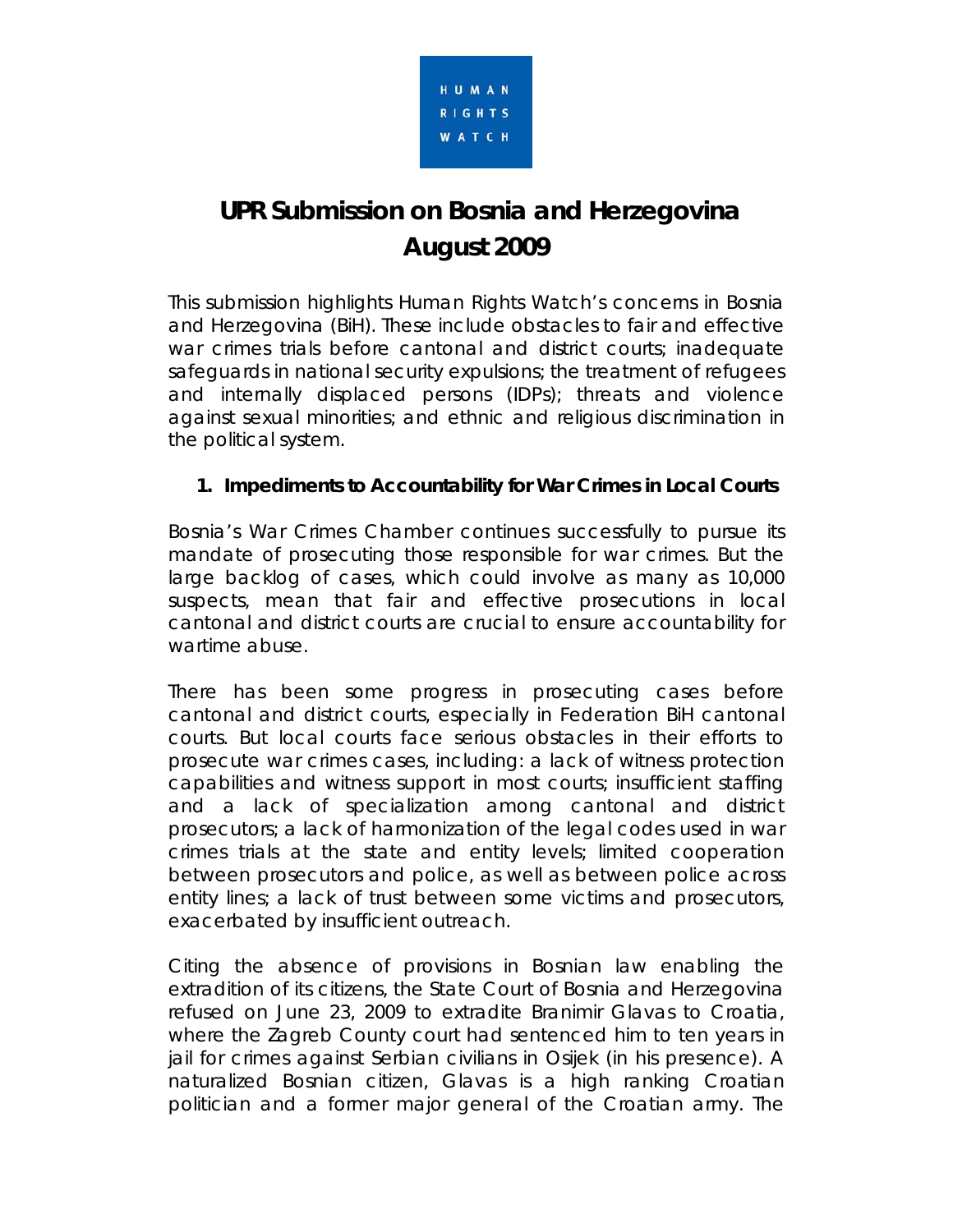case illustrates the continuing absence of effective mechanisms for regional cooperation on war crimes cases, especially in relation to extradition requests.

Human Rights Watch hopes that in the upcoming Universal Periodic Review of Bosnia and Herzegovina, the Government will commit to:

- Ensure that justice systems in the Federation and Republika Srpska are equipped with adequate, trained prosecutors, judges, and staff to fairly and efficiently process war crimes cases in cantonal and district courts within a reasonable time frame.
- Prioritize the creation of witness protection and support services within the entity justice systems.
- Improve cooperation on war crimes cases with neighboring states, including by amending the criminal procedure code to allow the extradition of Bosnian citizens.

## **2. Lack of Due Process in the Citizenship Review process and Inadequate Safeguards against** *Non-refoulement* **in National Security Expulsions**

There are concerns about the functioning of the Bosnian state commission established to review wartime decisions on the naturalization of foreign citizens. Around 300 persons have already had their citizenship revoked. Those who are stripped of their citizenship face deportation from Bosnia.

While the process is said to be motivated solely by concerns over irregularities in naturalization decisions, it appears to be linked to concerns about the presence in Bosnia of alleged Islamist radicals with links to terrorism. The original decisions were taken by the commission behind close doors and the final decisions did not contain detailed justifications. The individuals undergoing the reviews did not have an opportunity to participate in the procedures at any point or, in particular, to challenge the information used against them. The appeals are being processed by officials of the Ministry of Internal Affairs, which is the same body under which the citizenship review commission operates. The individuals undergoing the appeal procedure do not have a chance to be present at any point during the procedure. The final decisions also do not contain detailed justifications.

Some of those whose citizenship has been revoked left Bosnia voluntarily. Many have appealed against the loss of their citizenship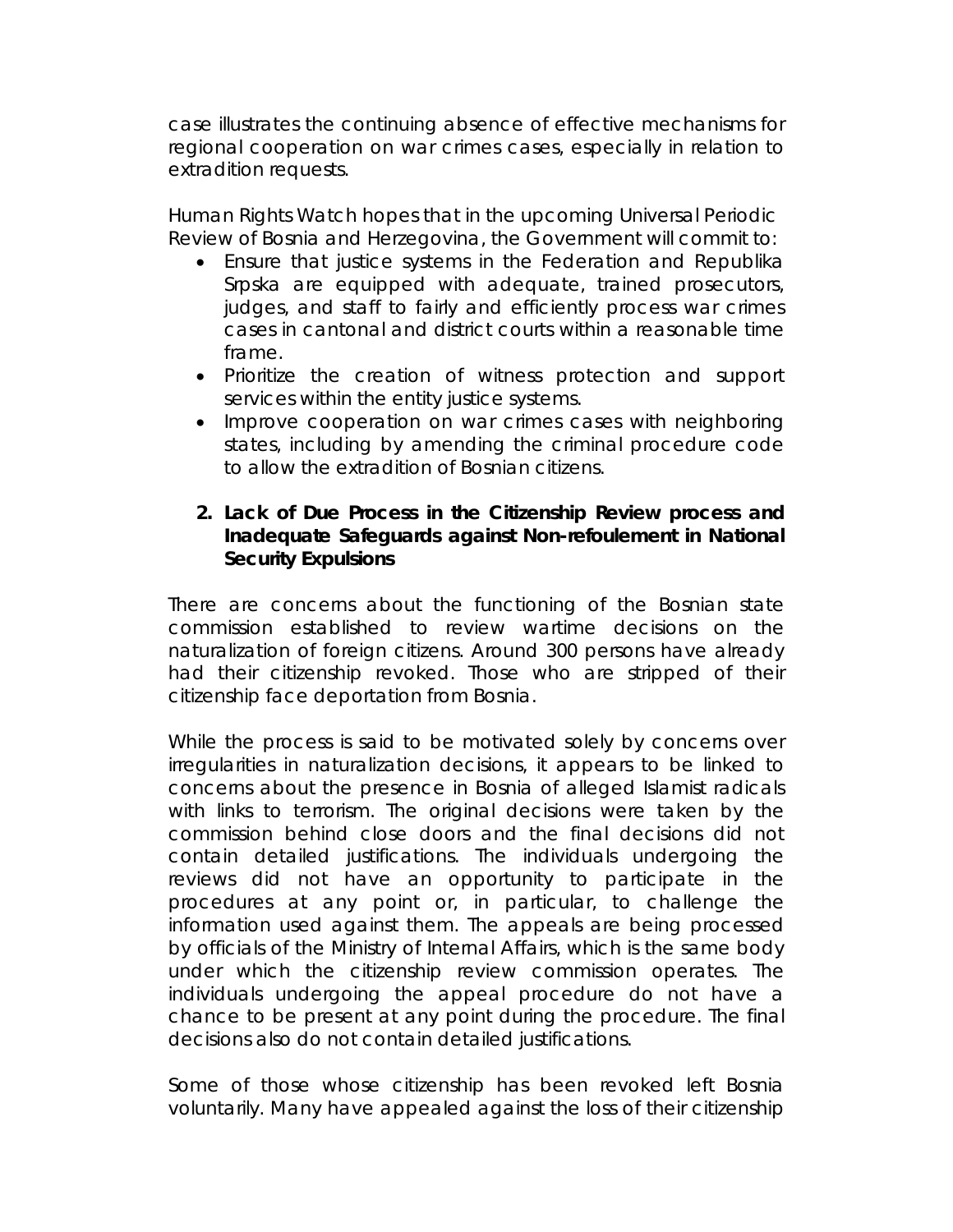and have been allowed to remain in Bosnia pending the outcome of those appeals.

Bosnia lacks adequate safeguards against the risk of return to serious human rights abuse, including torture or ill-treatment, for those subject to deportation. In addition, the right to a judicial appeal to challenge a deportation or expulsion order with automatic suspensive effect against removal is necessary to ensure that Bosnia is in compliance with its international human rights obligations.

Six North African and Middle Eastern men deemed a threat to national security are currently detained in the Lukavica immigration center pending deportation to their countries of origin Benkhira Aissa, an Algerian whose Bosnian citizenship was revoked, was twice sentenced to death in Algeria in 1998 and 1999 on charges related to "conspiracy against the state and activities within a terrorist group." The other five persons awaiting deportation are Imad Al Husin (Syrian), Ammar Al Hanchi (Tunisian), Aiman Awad (Syrian), Omar Frendi (Algerian) and Abdullah Baura (Iraqi). Al Husin's deportation to Syria was halted in January 2008 following the intervention of the European Court of Human Rights. In the case of Awad Aiman, whose Bosnian citizenship was revoked in July 2007, local and international NGOs raised concerns about the risk of *refoulement*, considering Syria's record of torture and ill-treatment in detention and interrogation centers.

Three of the six Algerian national security suspects illegally transferred by the US military to Guantanamo Bay detention center in 2002 with the complicity of the Bosnian authorities were returned to Bosnia in December 2008. The three are naturalized Bosnian citizens. Their cases were among those considered by the US Supreme Court when it ruled in June 2008 that detainees held at Guantanamo have the right to challenge their detention in civilian courts in the United States. It is unclear at this writing whether the men will be subject to a citizenship review process.

Human Rights Watch hopes that in upcoming Universal Periodic Review of Bosnia and Herzegovina, the Government will commit to take the following steps: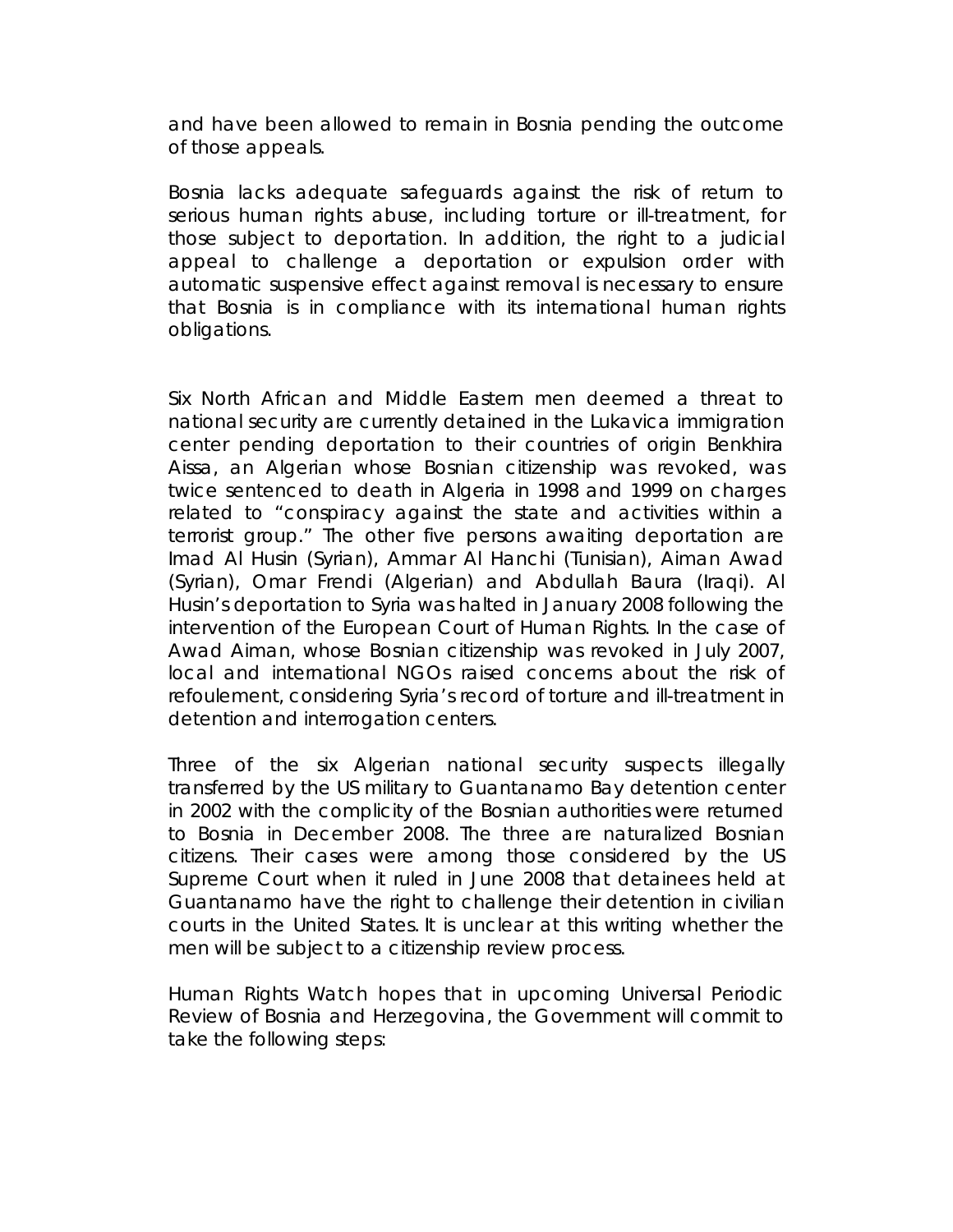- Ensure that persons are not deported from Bosnia if doing so would subject them to a real risk of persecution, torture or illtreatment.
- Suspend the work of the Citizenship Review Committee and conduct a transparent and independent review of its activities to date, including giving those who lost their citizenship a right to a fair appeal before an independent court, with the opportunity to confront the evidence on which the decision to revoke their citizenship was based.
- Ensure that appeals by foreigners challenging their deportation have automatic suspensive effect on their deportation while their cases are decided.

## **3. Treatment of Refugees and IDPs**

Returns of refugees and internally displaced persons (IDPs) to their areas of origin continued to decline throughout 2009. As of June 2009, more than 117,795 Bosnians remained internally displaced. 66,215 displaced persons remain in Republika Srpska (almost all of them are ethnic Serbs), while 50,468 IDPs remain in the Federation (around 90% of them are Bosniaks and around 10% are Croats) and 1,112 in the Brcko District. Around 7,500 Bosnian IDPs continue to live in collective centers. There are no reliable estimates of the numbers who remain refugees outside Bosnia. During the first six months of 2009, the United Nations High Commissioner for Refugees registered only 191 returns by Bosnian IDPs or refugees.

The trend of IDPs remaining or moving to areas where their ethnic group constitutes a majority continues. Most permanent returnees are elderly persons returning to rural areas. Lack of economic opportunities and lack of adequate housing (including access to electricity and water) continue to be the main impediments to returns. The increasing political tensions and ethnic divisions in Bosnia make the climate for returns even less favorable. Access to health care, pensions and welfare to returnees continues to be difficult.

While the rate of direct attacks on returnees continues to decline, the fact that many persons suspected of war crimes remain at large continues to deter potential returnees.

In March 2009, Ivo Miro Jovic, current Croat representative of the Bosnia and Herzegovina tripartite presidency, stated that Bosnian Croats feel "unsafe and humiliated" with many of them wanting to leave the country "that seems to have been set up for two other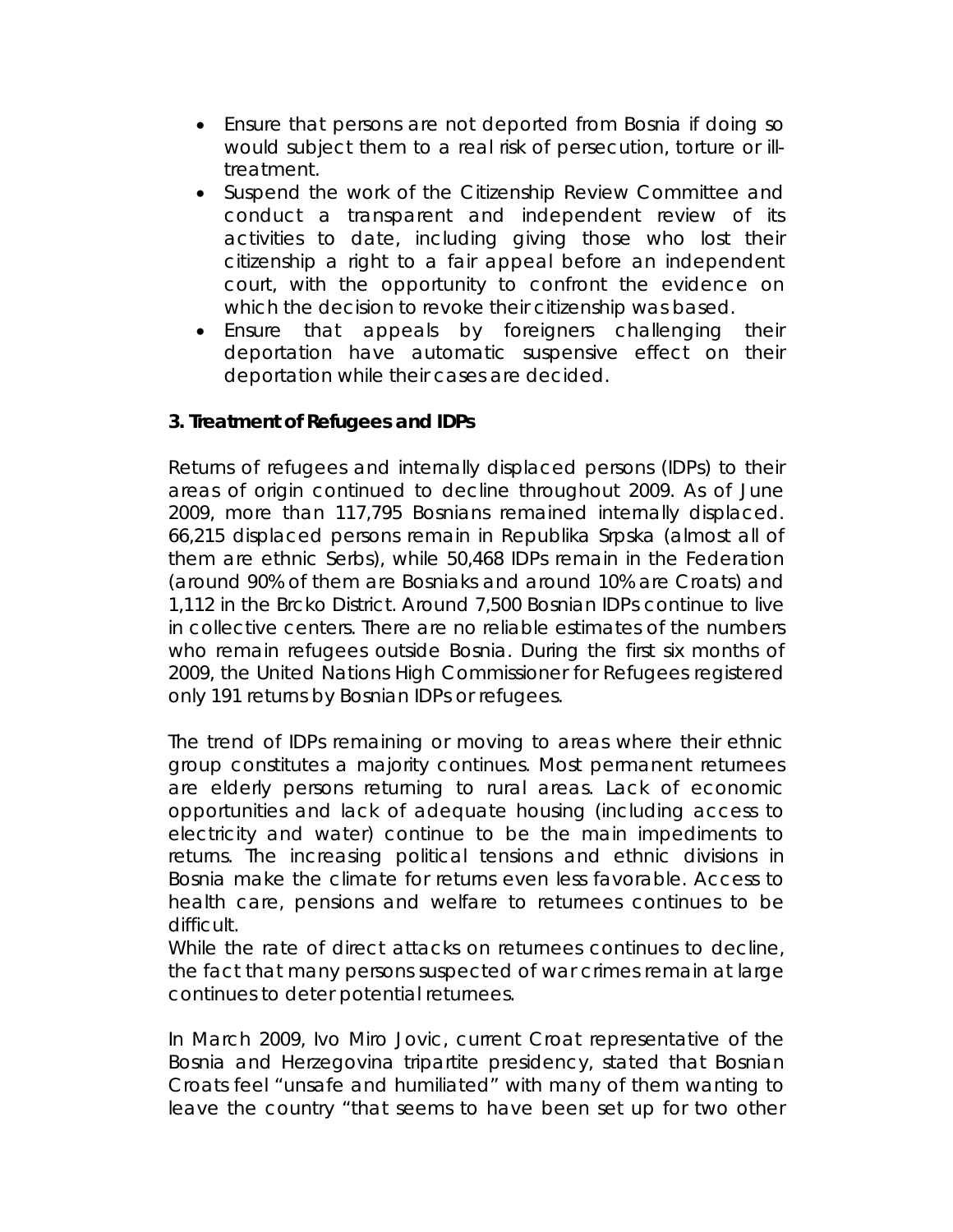peoples." This statement followed information by Bosnian Croats organizations that around 500 Croat families had left Sarajevo since the beginning of 2008.

Roma refugees in Bosnia, the majority of who come from Kosovo, remain vulnerable and dependent on periodic extensions of their temporary status.

Human Rights Watch hopes that during the upcoming Universal Periodic Review of Bosnia and Herzegovina The Government will commit to:

- Provide adequate, safe housing for IDPs.
- Ensure access to health care, pensions, and livelihoods for returnees.
- Assist Roma refugees from Kosovo in obtaining necessary documentation and protected status.

# **4. LGBT Rights**

The inauguration of Bosnia's first cultural festival for lesbian, gay, bisexual, and transgender people in September 2008 met with widespread denunciation by some media and NGOs and anonymous death threats. Violence at the opening injured at least eight participants; organizers were forced to make the rest of the festival a private event. There was no official condemnation from government authorities. The police opened an investigation but to date no-one has been indicted or prosecuted for making the threats.

On June 11, 2009, Bosnia's Inter-Religion Council, representing the country's main religious communities (Islamic, Orthodox, Catholic and Jewish) has made an official statement in protest against a law that could legalize gay marriages. The draft non-discrimination law has already been adopted in the first reading in the Bosnia and Herzegovina's House of Representatives.

Human Rights Watch hopes that in the upcoming Universal Periodic Review of Bosnia and Herzegovina the Government will commit to:

- Ensure freedom of assembly and association for LGBT communities in Bosnia.
- Condemn unequivocally any attacks on these groups.
- Pass the anti-discrimination law without any amendments, which includes the legalization of gay marriages.